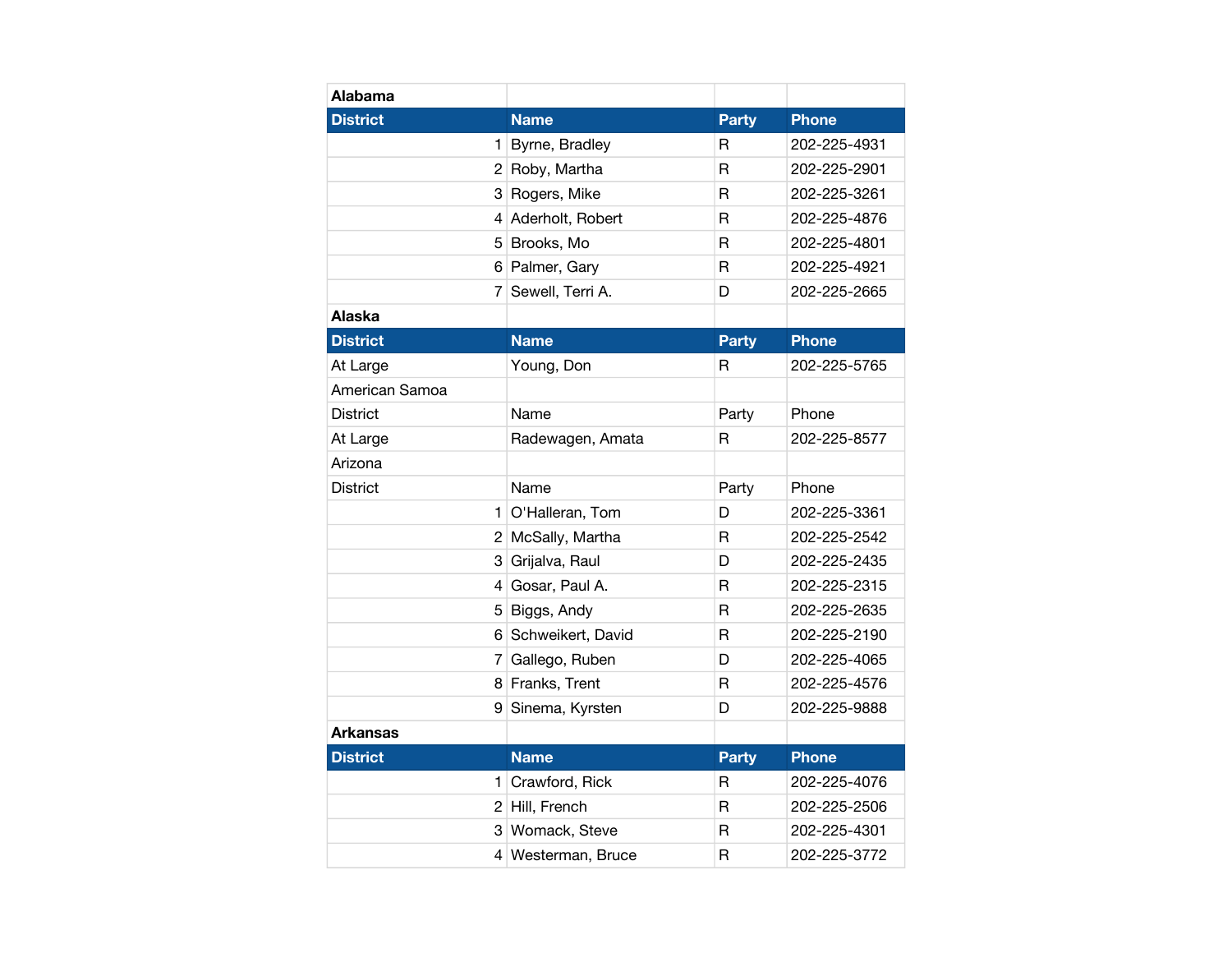| California      |                    |              |              |
|-----------------|--------------------|--------------|--------------|
| <b>District</b> | <b>Name</b>        | <b>Party</b> | <b>Phone</b> |
| 1               | LaMalfa, Doug      | R            | 202-225-3076 |
| $\overline{c}$  | Huffman, Jared     | D            | 202-225-5161 |
| 3               | Garamendi, John    | D            | 202-225-1880 |
| 4               | McClintock, Tom    | R            | 202-225-2511 |
| 5               | Thompson, Mike     | D            | 202-225-3311 |
| 6               | Matsui, Doris O.   | D            | 202-225-7163 |
| 7               | Bera, Ami          | D            | 202-225-5716 |
| 8               | Cook, Paul         | R            | 202-225-5861 |
| 9               | McNerney, Jerry    | D            | 202-225-1947 |
| 10 <sub>1</sub> | Denham, Jeff       | $\mathsf{R}$ | 202-225-4540 |
| 11              | DeSaulnier, Mark   | D            | 202-225-2095 |
| 12 <sub>2</sub> | Pelosi, Nancy      | D            | 202-225-4965 |
| 13              | Lee, Barbara       | D            | 202-225-2661 |
| 14              | Speier, Jackie     | D            | 202-225-3531 |
| 15              | Swalwell, Eric     | D            | 202-225-5065 |
|                 | 16 Costa, Jim      | D            | 202-225-3341 |
| 17              | Khanna, Ro         | D            | 202-225-2631 |
| 18              | Eshoo, Anna G.     | D            | 202-225-8104 |
| 19              | Lofgren, Zoe       | D            | 202-225-3072 |
| 20              | Panetta, Jimmy     | D            | 202-225-2861 |
| 21              | Valadao, David     | R            | 202-225-4695 |
| 22              | Nunes, Devin       | $\mathsf{R}$ | 202-225-2523 |
| 23              | McCarthy, Kevin    | R            | 202-225-2915 |
| 24              | Carbajal, Salud    | D            | 202-225-3601 |
| 25              | Knight, Steve      | $\mathsf{R}$ | 202-225-1956 |
|                 | 26 Brownley, Julia | D            | 202-225-5811 |
| 27              | Chu, Judy          | D            | 202-225-5464 |
| 28              | Schiff, Adam       | D            | 202-225-4176 |
| 29              | Cárdenas, Tony     | D            | 202-225-6131 |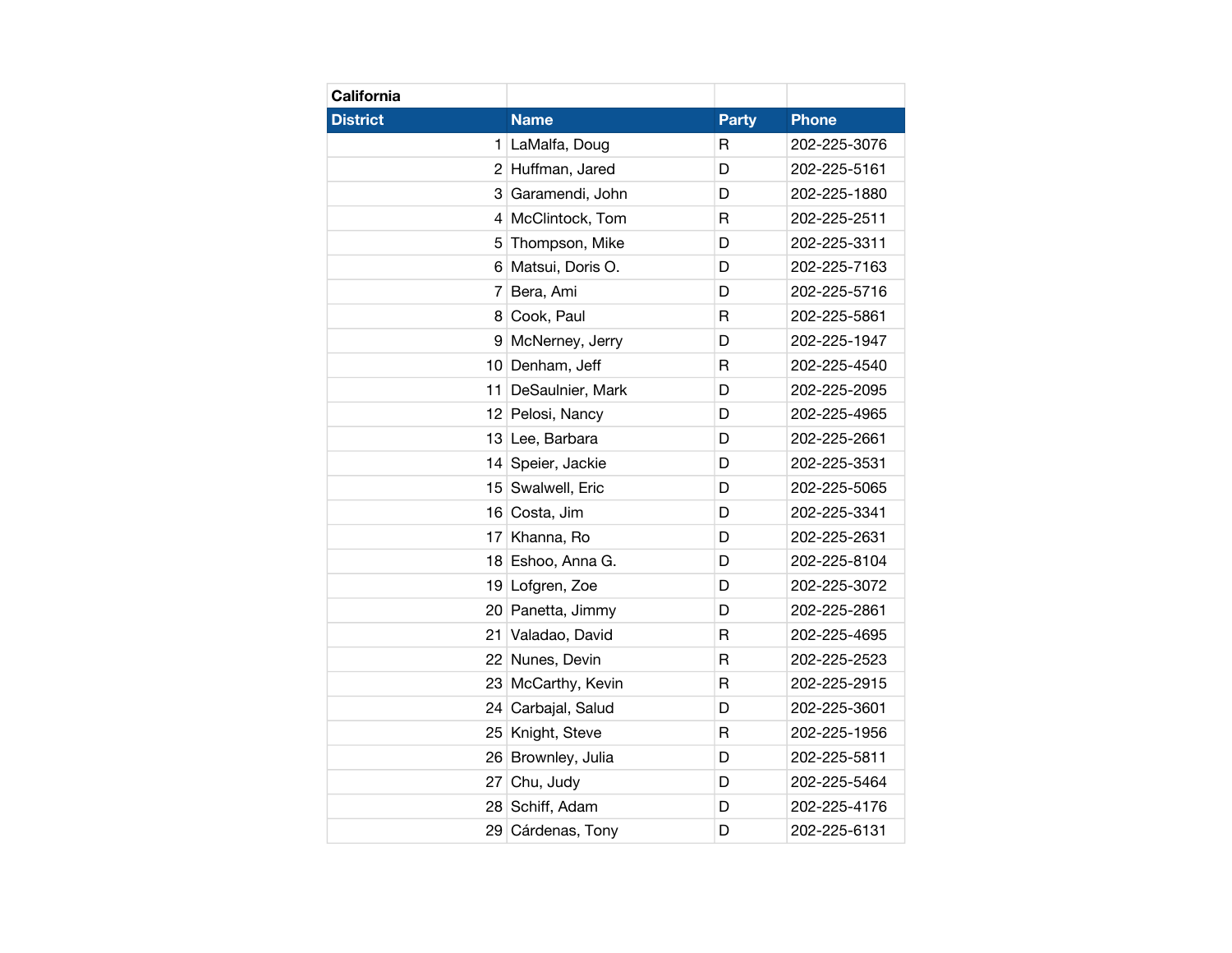|                 | 30 Sherman, Brad              | D            | 202-225-5911 |
|-----------------|-------------------------------|--------------|--------------|
| 31              | Aguilar, Pete                 | D            | 202-225-3201 |
| 32              | Napolitano, Grace             | D            | 202-225-5256 |
| 33              | Lieu, Ted                     | D            | 202-225-3976 |
|                 | 34 Becerra, Xavier -- Vacancy | D            | 202-225-6235 |
|                 | 35 Torres, Norma              | D            | 202-225-6161 |
|                 | 36 Ruiz, Raul                 | D            | 202-225-5330 |
| 37              | Bass, Karen                   | D            | 202-225-7084 |
| 38              | Sánchez, Linda                | D            | 202-225-6676 |
|                 | 39 Royce, Ed                  | R            | 202-225-4111 |
|                 | 40 Roybal-Allard, Lucille     | D            | 202-225-1766 |
| 41              | Takano, Mark                  | D            | 202-225-2305 |
| 42              | Calvert, Ken                  | R            | 202-225-1986 |
| 43              | Waters, Maxine                | D            | 202-225-2201 |
| 44              | Barragán, Nanette             | D            | 202-225-8220 |
|                 | 45 Walters, Mimi              | R            | 202-225-5611 |
| 46              | Correa, J. Luis               | D            | 202-225-2965 |
|                 | 47 Lowenthal, Alan            | D            | 202-225-7924 |
| 48              | Rohrabacher, Dana             | R            | 202-225-2415 |
| 49              | Issa, Darrell                 | R            | 202-225-3906 |
|                 | 50 Hunter, Duncan D.          | R            | 202-225-5672 |
| 51              | Vargas, Juan                  | D            | 202-225-8045 |
|                 | 52 Peters, Scott              | D            | 202-225-0508 |
| 53              |                               |              |              |
|                 | Davis, Susan                  | D            | 202-225-2040 |
| Colorado        |                               |              |              |
| <b>District</b> | <b>Name</b>                   | <b>Party</b> | <b>Phone</b> |
| 1               | DeGette, Diana                | D            | 202-225-4431 |
|                 | 2 Polis, Jared                | D            | 202-225-2161 |
| 3               | Tipton, Scott                 | R            | 202-225-4761 |
| 4               | Buck, Ken                     | R            | 202-225-4676 |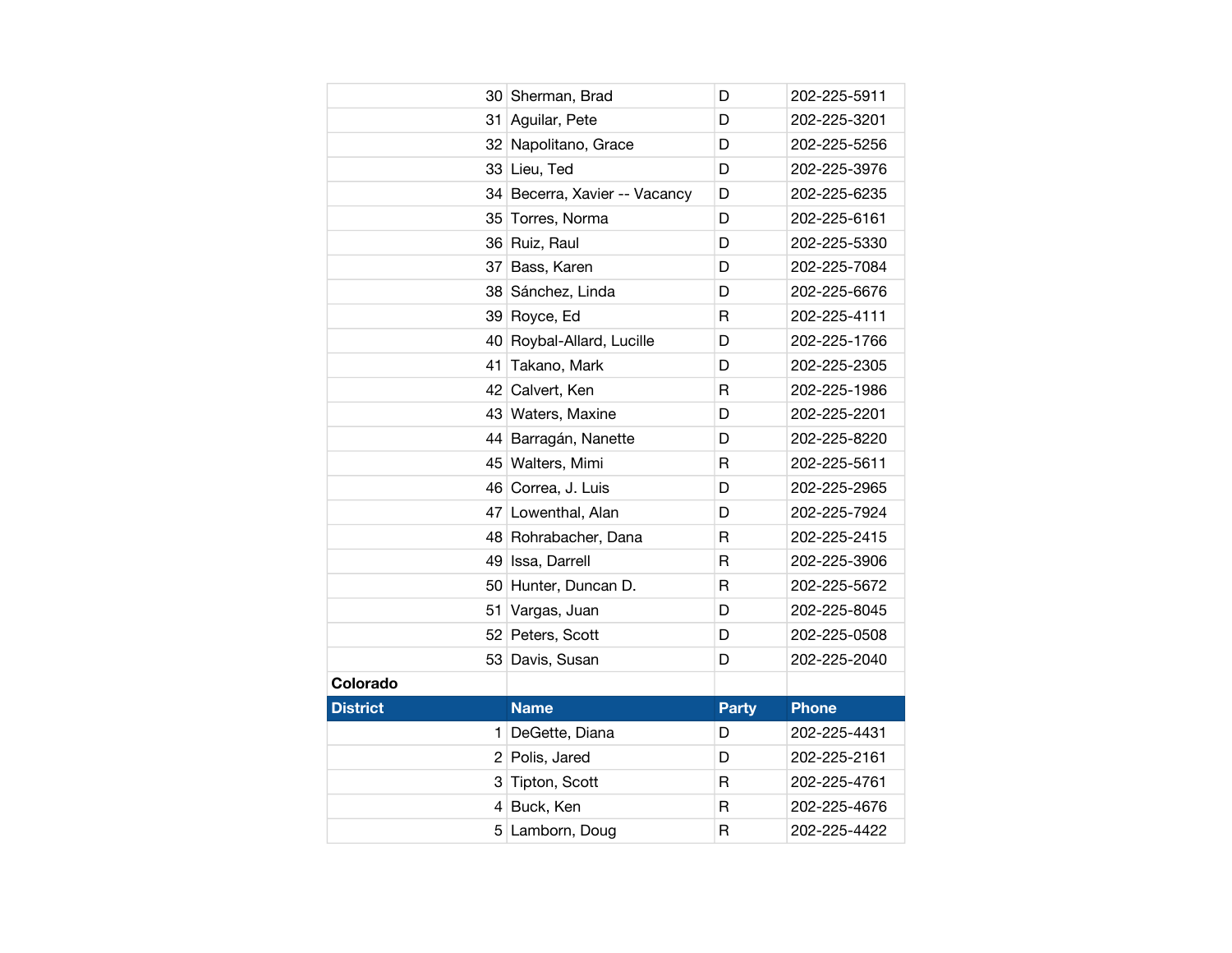|                      | 6 Coffman, Mike        | $\mathsf{R}$ | 202-225-7882 |
|----------------------|------------------------|--------------|--------------|
|                      | 7 Perlmutter, Ed       | D            | 202-225-2645 |
| <b>Connecticut</b>   |                        |              |              |
| <b>District</b>      | <b>Name</b>            | <b>Party</b> | <b>Phone</b> |
| 1                    | Larson, John B.        | D            | 202-225-2265 |
|                      | 2 Courtney, Joe        | D            | 202-225-2076 |
|                      | 3 DeLauro, Rosa L.     | D            | 202-225-3661 |
|                      | 4 Himes, Jim           | D            | 202-225-5541 |
|                      | 5 Esty, Elizabeth      | D            | 202-225-4476 |
| <b>Delaware</b>      |                        |              |              |
| <b>District</b>      | <b>Name</b>            | <b>Party</b> | <b>Phone</b> |
| At Large             | Blunt Rochester, Lisa  | D            | 202-225-4165 |
| District of Columbia |                        |              |              |
| <b>District</b>      | Name                   | Party        | Phone        |
| At Large             | Norton, Eleanor Holmes | D            | 202-225-8050 |
| <b>Florida</b>       |                        |              |              |
|                      |                        |              |              |
| <b>District</b>      | <b>Name</b>            | <b>Party</b> | <b>Phone</b> |
| 1                    | Gaetz, Matt            | R            | 202-225-4136 |
|                      | 2 Dunn, Neal           | R            | 202-225-5235 |
|                      | 3 Yoho, Ted            | R            | 202-225-5744 |
|                      | 4 Rutherford, John     | R            | 202-225-2501 |
|                      | 5 Lawson, Al           | D            | 202-225-0123 |
|                      | 6 DeSantis, Ron        | R            | 202-225-2706 |
|                      | 7 Murphy, Stephanie    | D            | 202-225-4035 |
|                      | 8 Posey, Bill          | R            | 202-225-3671 |
| 9                    | Soto, Darren           | D            | 202-225-9889 |
|                      | 10 Demings, Val        | D            | 202-225-2176 |
|                      | 11 Webster, Daniel     | R            | 202-225-1002 |
|                      | 12 Bilirakis, Gus M.   | $\mathsf{R}$ | 202-225-5755 |
|                      | 13 Crist, Charlie      | D            | 202-225-5961 |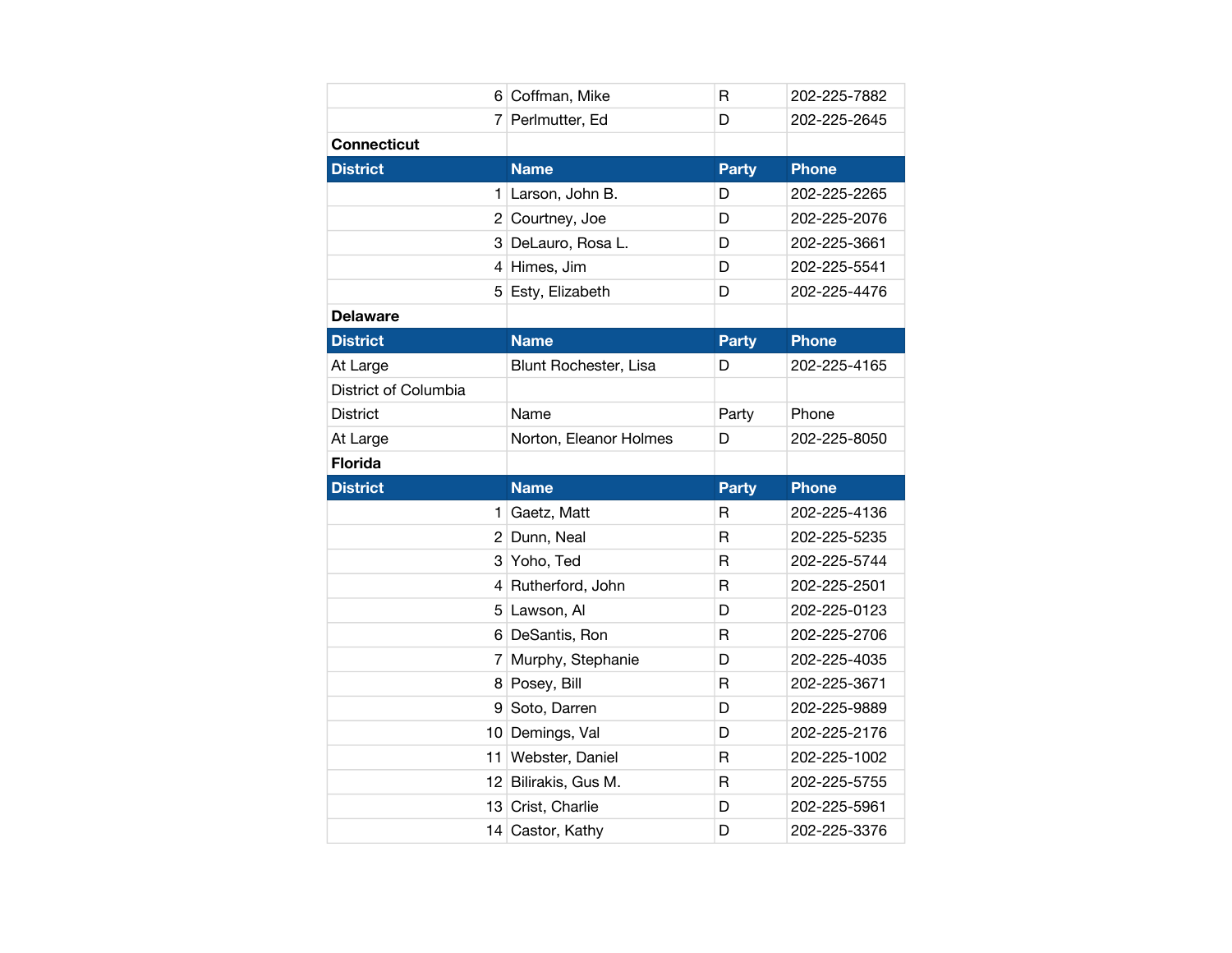|                 | 15 Ross, Dennis              | R            | 202-225-1252 |
|-----------------|------------------------------|--------------|--------------|
|                 | 16 Buchanan, Vern            | R            | 202-225-5015 |
| 17              | Rooney, Tom                  | R            | 202-225-5792 |
|                 | 18 Mast, Brian               | R            | 202-225-3026 |
|                 | 19 Rooney, Francis           | R            | 202-225-2536 |
|                 | 20 Hastings, Alcee L.        | D            | 202-225-1313 |
| 21              | Frankel, Lois                | D            | 202-225-9890 |
|                 | 22 Deutch, Ted               | D            | 202-225-3001 |
|                 | 23 Wasserman Schultz, Debbie | D            | 202-225-7931 |
|                 | 24 Wilson, Frederica         | D            | 202-225-4506 |
|                 | 25 Diaz-Balart, Mario        | R            | 202-225-4211 |
|                 | 26 Curbelo, Carlos           | R            | 202-225-2778 |
|                 | 27 Ros-Lehtinen, Ileana      | R            | 202-225-3931 |
| Georgia         |                              |              |              |
| <b>District</b> | <b>Name</b>                  | <b>Party</b> | <b>Phone</b> |
|                 | 1 Carter, Buddy              | R            | 202-225-5831 |
|                 |                              |              |              |
|                 | 2 Bishop Jr., Sanford D.     | D            | 202-225-3631 |
|                 | 3 Ferguson, A. Drew          | R            | 202-225-5901 |
| 4               | Johnson, Henry C. "Hank" Jr. | D            | 202-225-1605 |
|                 | 5 Lewis, John                | D            | 202-225-3801 |
|                 | 6 Price, Tom                 | R            | 202-225-4501 |
| 7               | Woodall, Robert              | $\mathsf{R}$ | 202-225-4272 |
| 8               | Scott, Austin                | R            | 202-225-6531 |
| 9               | Collins, Doug                | R            | 202-225-9893 |
|                 | 10 Hice, Jody                | R            | 202-225-4101 |
| 11              | Loudermilk, Barry            | R            | 202-225-2931 |
|                 | 12 Allen, Rick               | $\mathsf{R}$ | 202-225-2823 |
| 13              | Scott, David                 | D            | 202-225-2939 |
| 14              | Graves, Tom                  | R            | 202-225-5211 |
| Guam            |                              |              |              |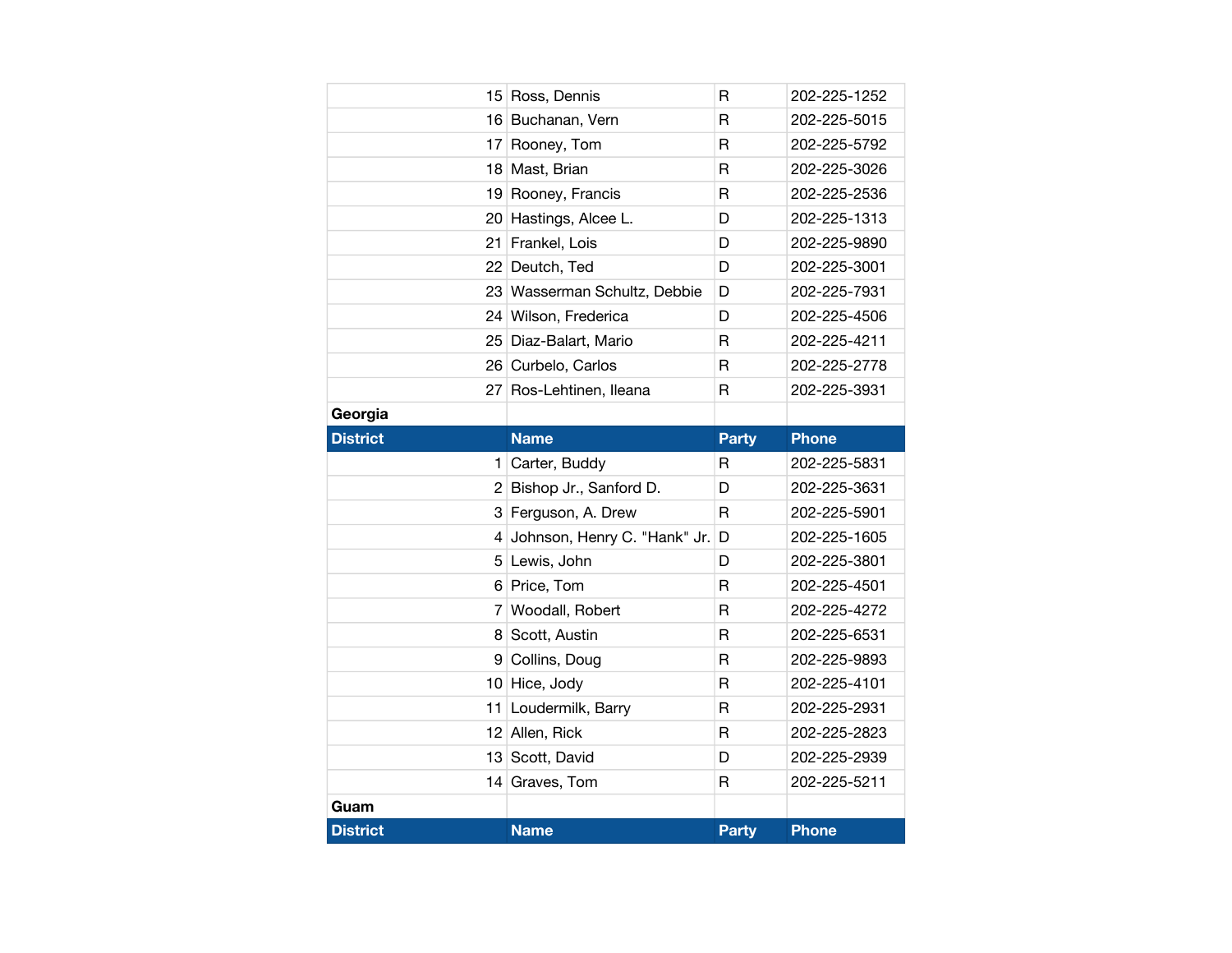| At Large        | Bordallo, Madeleine  | D            | 202-225-1188 |
|-----------------|----------------------|--------------|--------------|
| <b>Hawaii</b>   |                      |              |              |
| <b>District</b> | <b>Name</b>          | <b>Party</b> | <b>Phone</b> |
| 1               | Hanabusa, Colleen    | D            | 202-225-2726 |
| $\overline{2}$  | Gabbard, Tulsi       | D            | 202-225-4906 |
| <b>Idaho</b>    |                      |              |              |
| <b>District</b> | <b>Name</b>          | <b>Party</b> | <b>Phone</b> |
| 1               | Labrador, Raul R.    | R            | 202-225-6611 |
| 2               | Simpson, Mike        | R            | 202-225-5531 |
| <b>Illinois</b> |                      |              |              |
| <b>District</b> | <b>Name</b>          | <b>Party</b> | <b>Phone</b> |
| 1               | Rush, Bobby L.       | D            | 202-225-4372 |
| 2 <sup>1</sup>  | Kelly, Robin         | D            | 202-225-0773 |
| 3               | Lipinski, Daniel     | D            | 202-225-5701 |
| 4               | Gutierrez, Luis      | D            | 202-225-8203 |
| 5               | Quigley, Mike        | D            | 202-225-4061 |
| 6               | Roskam, Peter J.     | $\mathsf{R}$ | 202-225-4561 |
| 7               | Davis, Danny K.      | D            | 202-225-5006 |
| 8               | Krishnamoorthi, Raja | D            | 202-225-3711 |
| 9               | Schakowsky, Jan      | D            | 202-225-2111 |
| 10 <sup>1</sup> | Schneider, Bradley   | D            | 202-225-4835 |
| 11              | Foster, Bill         | D            | 202-225-3515 |
|                 | 12 Bost, Mike        | R            | 202-225-5661 |
| 13              | Davis, Rodney        | $\mathsf{R}$ | 202-225-2371 |
|                 | 14 Hultgren, Randy   | $\mathsf{R}$ | 202-225-2976 |
| 15              | Shimkus, John        | R            | 202-225-5271 |
| 16              | Kinzinger, Adam      | $\mathsf{R}$ | 202-225-3635 |
| 17              | Bustos, Cheri        | D            | 202-225-5905 |
| 18              | LaHood, Darin        | $\mathsf{R}$ | 202-225-6201 |
| Indiana         |                      |              |              |
| <b>District</b> | <b>Name</b>          | <b>Party</b> | <b>Phone</b> |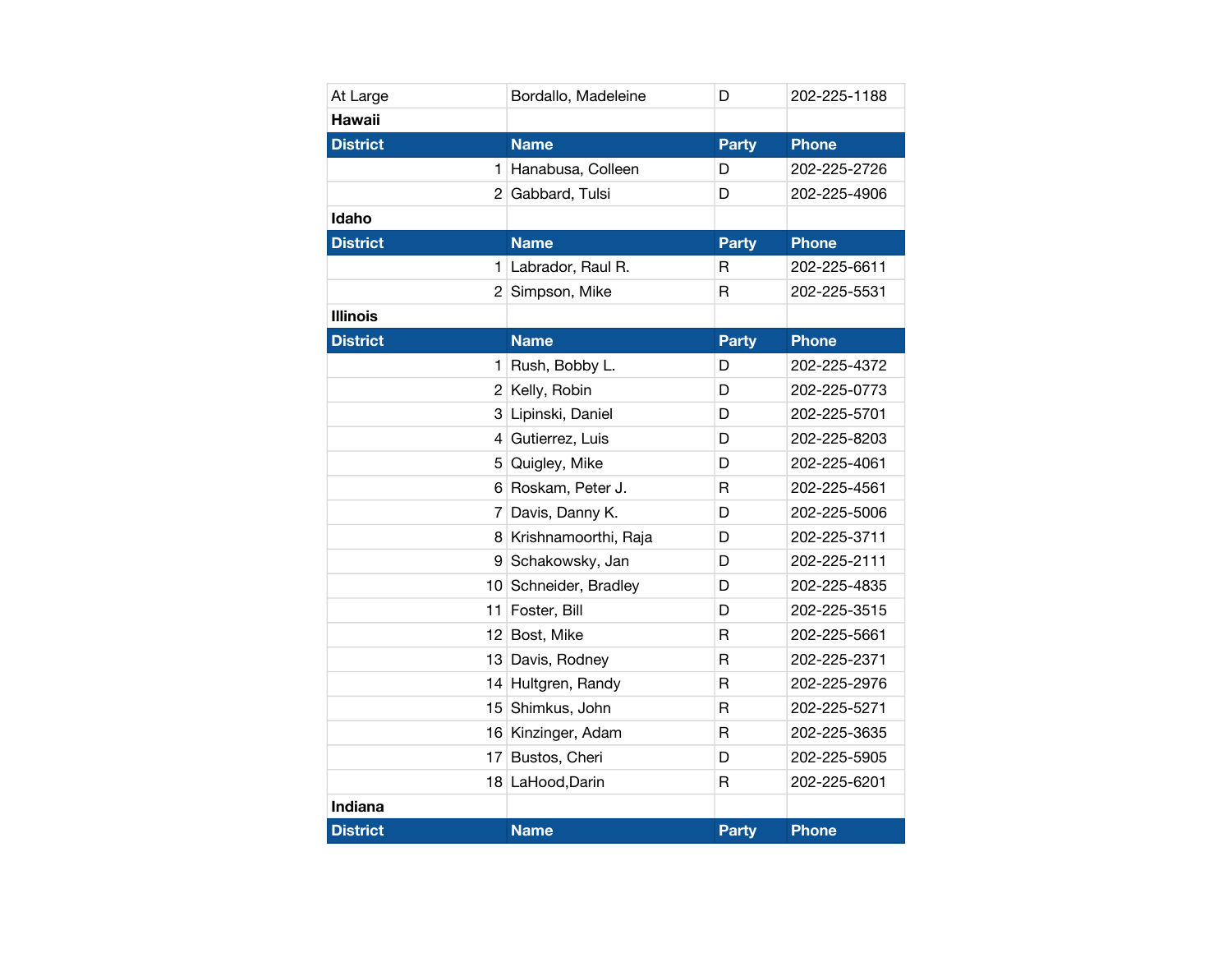|                 | 1 Visclosky, Peter        | D            | 202-225-2461 |
|-----------------|---------------------------|--------------|--------------|
|                 | 2 Walorski, Jackie        | R            | 202-225-3915 |
|                 | 3 Banks, Jim              | $\mathsf{R}$ | 202-225-4436 |
|                 | 4 Rokita, Todd            | R            | 202-225-5037 |
|                 | 5 Brooks, Susan W.        | $\mathsf{R}$ | 202-225-2276 |
|                 | 6 Messer, Luke            | R            | 202-225-3021 |
|                 | 7 Carson, André           | D            | 202-225-4011 |
|                 | 8 Bucshon, Larry          | $\mathsf{R}$ | 202-225-4636 |
| 9               | Hollingsworth, Trey       | $\mathsf{R}$ | 202-225-5315 |
| lowa            |                           |              |              |
| <b>District</b> | <b>Name</b>               | <b>Party</b> | <b>Phone</b> |
|                 | 1 Blum, Rod               | R            | 202-225-2911 |
|                 | 2 Loebsack, David         | D            | 202-225-6576 |
| 3               | Young, David              | $\mathsf{R}$ | 202-225-5476 |
|                 | 4 King, Steve             | R            | 202-225-4426 |
|                 |                           |              |              |
| Kansas          |                           |              |              |
| <b>District</b> | <b>Name</b>               | <b>Party</b> | <b>Phone</b> |
|                 | 1 Marshall, Roger         | R            | 202-225-2715 |
|                 | 2 Jenkins, Lynn           | R            | 202-225-6601 |
|                 | 3 Yoder, Kevin            | $\mathsf{R}$ | 202-225-2865 |
|                 | 4 Pompeo, Mike -- Vacancy | R            | 202-225-6216 |
| Kentucky        |                           |              |              |
| <b>District</b> | <b>Name</b>               | <b>Party</b> | <b>Phone</b> |
|                 | 1 Comer, James            | R            | 202-225-3115 |
|                 | 2 Guthrie, S. Brett       | R            | 202-225-3501 |
|                 | 3 Yarmuth, John A.        | D            | 202-225-5401 |
|                 | 4 Massie, Thomas          | R            | 202-225-3465 |
| 5 <sup>1</sup>  | Rogers, Harold            | $\mathsf{R}$ | 202-225-4601 |
|                 | 6 Barr, Andy              | $\mathsf{R}$ | 202-225-4706 |
| Louisiana       |                           |              |              |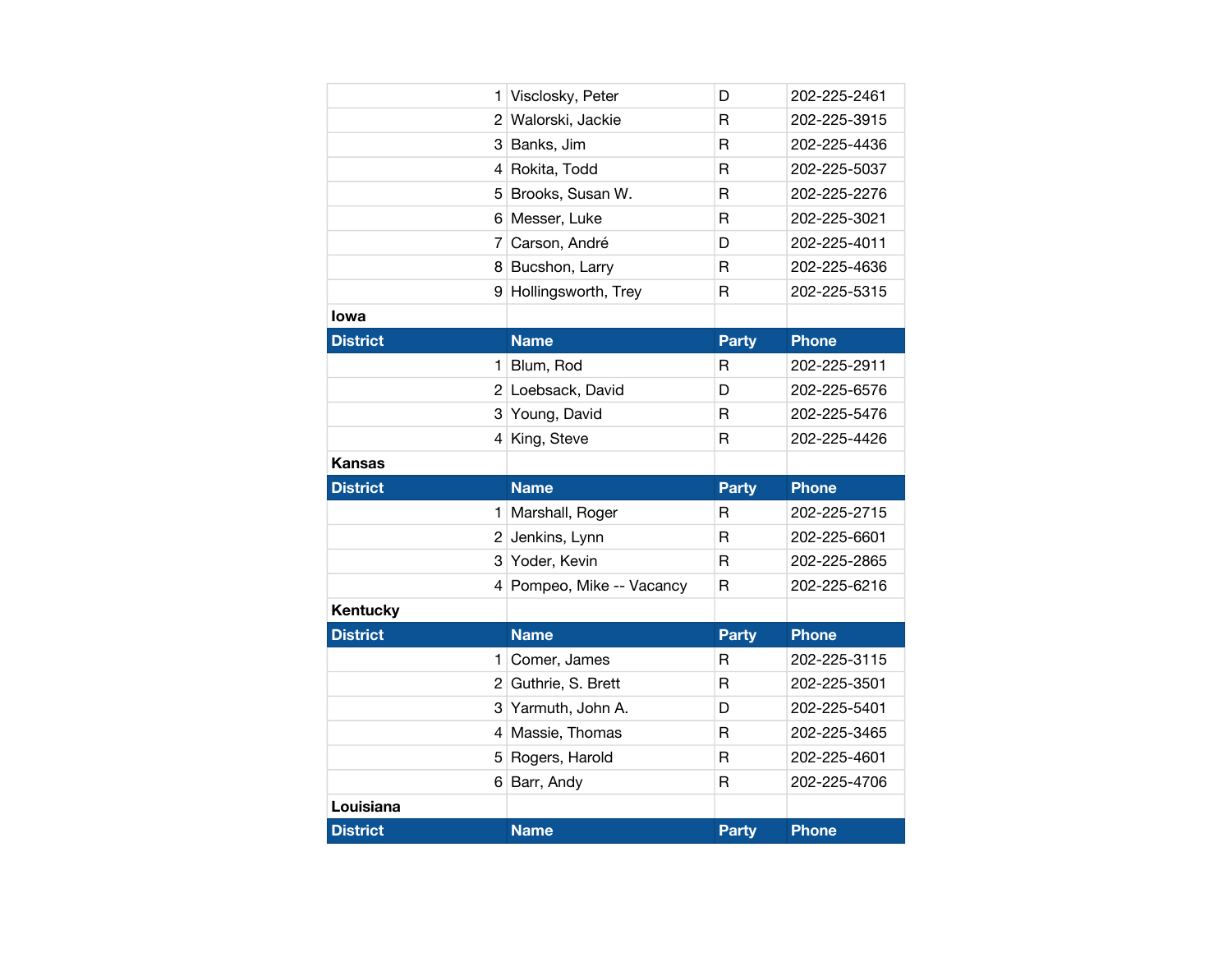|                      | 1.             | Scalise, Steve             | R                       | 202-225-3015 |
|----------------------|----------------|----------------------------|-------------------------|--------------|
|                      | 2              | Richmond, Cedric           | D                       | 202-225-6636 |
|                      | 31             | Higgins, Clay              | $\mathsf{R}$            | 202-225-2031 |
|                      | 4              | Johnson, Mike              | $\mathsf{R}$            | 202-225-2777 |
|                      | 5              | Abraham, Ralph             | $\overline{\mathsf{R}}$ | 202-225-8490 |
|                      | 6              | Graves, Garret             | R                       | 202-225-3901 |
| <b>Maine</b>         |                |                            |                         |              |
| <b>District</b>      |                | <b>Name</b>                | Party                   | <b>Phone</b> |
|                      | 1              | Pingree, Chellie           | D                       | 202-225-6116 |
|                      |                | 2 Poliquin, Bruce          | R                       | 202-225-6306 |
| <b>Maryland</b>      |                |                            |                         |              |
| <b>District</b>      |                | <b>Name</b>                | <b>Party</b>            | <b>Phone</b> |
|                      | 1              | Harris, Andy               | R                       | 202-225-5311 |
|                      | $\overline{2}$ | Ruppersberger, C. A. Dutch | D                       | 202-225-3061 |
|                      | 3              | Sarbanes, John P.          | D                       | 202-225-4016 |
|                      |                | 4 Brown, Anthony           | D                       | 202-225-8699 |
|                      | 5              | Hoyer, Steny H.            | D                       | 202-225-4131 |
|                      |                | 6 Delaney, John            | D                       | 202-225-2721 |
|                      | 7              | Cummings, Elijah           | D                       | 202-225-4741 |
|                      | 8              | Raskin, Jamie              | D                       | 202-225-5341 |
| <b>Massachusetts</b> |                |                            |                         |              |
| <b>District</b>      |                | <b>Name</b>                | <b>Party</b>            | <b>Phone</b> |
|                      | 1.             | Neal, Richard E.           | D                       | 202-225-5601 |
|                      |                |                            |                         |              |
|                      | $\overline{2}$ | McGovern, James            | D                       | 202-225-6101 |
|                      |                | 3 Tsongas, Niki            | D                       | 202-225-3411 |
|                      | $\overline{4}$ | Kennedy III, Joseph P.     | D                       | 202-225-5931 |
|                      | 5              | Clark, Katherine           | D                       | 202-225-2836 |
|                      |                | 6 Moulton, Seth            | D                       | 202-225-8020 |
|                      | $\overline{7}$ | Capuano, Michael E.        | D                       | 202-225-5111 |
|                      | 81             | Lynch, Stephen F.          | D                       | 202-225-8273 |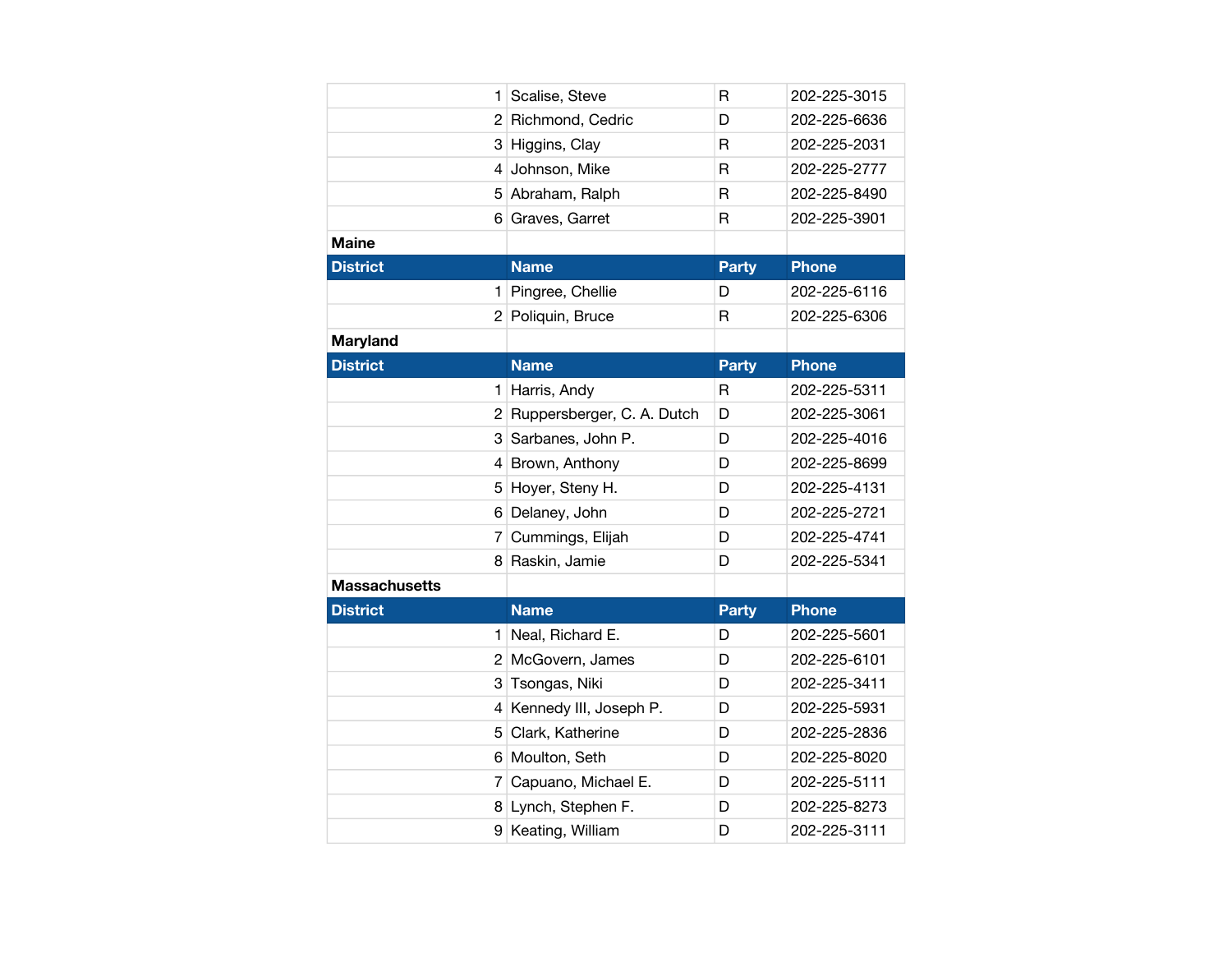| Michigan           |                      |              |              |
|--------------------|----------------------|--------------|--------------|
| <b>District</b>    | <b>Name</b>          | <b>Party</b> | <b>Phone</b> |
| 1                  | Bergman, Jack        | R            | 202-225-4735 |
| 2 <sup>2</sup>     | Huizenga, Bill       | $\mathsf R$  | 202-225-4401 |
|                    | 3 Amash, Justin      | R            | 202-225-3831 |
| $\overline{4}$     | Moolenaar, John      | $\mathsf{R}$ | 202-225-3561 |
| 5                  | Kildee, Daniel       | D            | 202-225-3611 |
| 61                 | Upton, Fred          | R            | 202-225-3761 |
| 7                  | Walberg, Tim         | R            | 202-225-6276 |
| 8                  | Bishop, Mike         | R            | 202-225-4872 |
| 9                  | Levin, Sander        | D            | 202-225-4961 |
| 10 <sup>1</sup>    | Mitchell, Paul       | $\mathsf R$  | 202-225-2106 |
| 11                 | Trott, Dave          | R            | 202-225-8171 |
| 12                 | Dingell, Debbie      | D            | 202-225-4071 |
|                    | 13 Conyers Jr., John | D            | 202-225-5126 |
|                    | 14 Lawrence, Brenda  | D            | 202-225-5802 |
| <b>Minnesota</b>   |                      |              |              |
| <b>District</b>    | <b>Name</b>          | <b>Party</b> | <b>Phone</b> |
| 1                  | Walz, Timothy J.     | D            | 202-225-2472 |
| $\overline{2}$     | Lewis, Jason         | $\mathsf{R}$ | 202-225-2271 |
|                    | 3 Paulsen, Erik      | R            | 202-225-2871 |
|                    | 4 McCollum, Betty    | D            | 202-225-6631 |
| 5                  | Ellison, Keith       | D            | 202-225-4755 |
| 6                  | Emmer, Tom           | R            | 202-225-2331 |
| 7                  | Peterson, Collin C.  | D            | 202-225-2165 |
| 8                  | Nolan, Rick          | D            | 202-225-6211 |
| <b>Mississippi</b> |                      |              |              |
| <b>District</b>    | <b>Name</b>          | <b>Party</b> | <b>Phone</b> |
| 1                  | Kelly, Trent         | R            | 202-225-4306 |
| 2                  | Thompson, Bennie G.  | D            | 202-225-5876 |
| 3                  | Harper, Gregg        | R            | 202-225-5031 |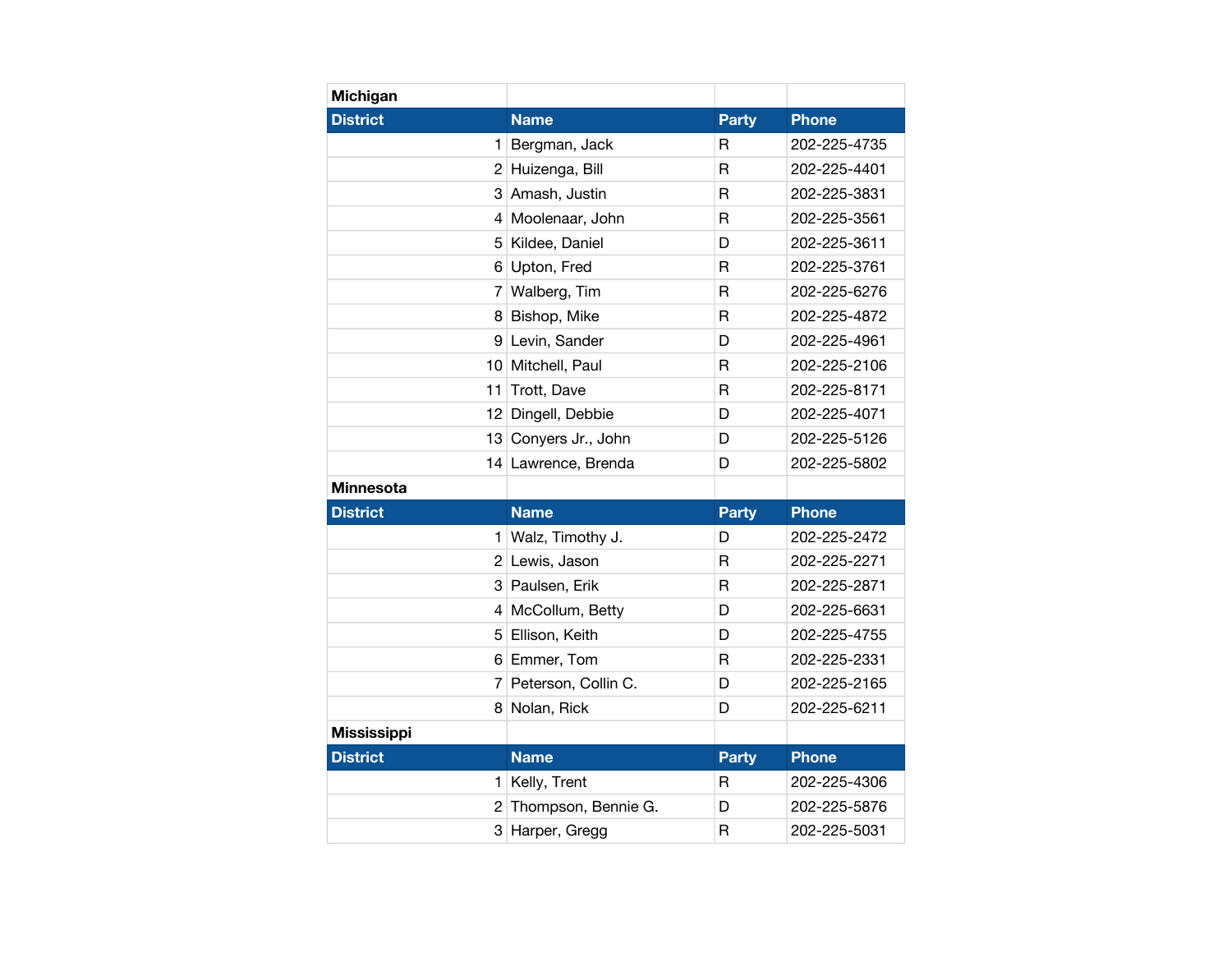|                      | 4 Palazzo, Steven        | R            | 202-225-5772 |
|----------------------|--------------------------|--------------|--------------|
| <b>Missouri</b>      |                          |              |              |
| <b>District</b>      | <b>Name</b>              | <b>Party</b> | <b>Phone</b> |
| 1                    | Clay Jr., William "Lacy" | D            | 202-225-2406 |
|                      | 2 Wagner, Ann            | R            | 202-225-1621 |
|                      | 3 Luetkemeyer, Blaine    | R            | 202-225-2956 |
| 4                    | Hartzler, Vicky          | $\mathsf{R}$ | 202-225-2876 |
| 5                    | Cleaver, Emanuel         | D            | 202-225-4535 |
| 6                    | Graves, Sam              | R            | 202-225-7041 |
| 7                    | Long, Billy              | $\mathsf{R}$ | 202-225-6536 |
| 8                    | Smith, Jason             | R            | 202-225-4404 |
| Montana              |                          |              |              |
| <b>District</b>      | <b>Name</b>              | <b>Party</b> | <b>Phone</b> |
| At Large             | Zinke, Ryan              | R            | 202-225-3211 |
| <b>Nebraska</b>      |                          |              |              |
| <b>District</b>      | <b>Name</b>              | <b>Party</b> | <b>Phone</b> |
| 1                    | Fortenberry, Jeff        | R            | 202-225-4806 |
|                      | 2 Bacon, Don             | $\mathsf{R}$ | 202-225-4155 |
| 3                    | Smith, Adrian            | R            | 202-225-6435 |
| <b>Nevada</b>        |                          |              |              |
| <b>District</b>      | <b>Name</b>              | <b>Party</b> | <b>Phone</b> |
| 1                    | Titus, Dina              | D            | 202-225-5965 |
|                      | 2 Amodei, Mark           | R            | 202-225-6155 |
| 3                    | Rosen, Jacky             | D            | 202-225-3252 |
| $\overline{4}$       | Kihuen, Ruben            | D            | 202-225-9894 |
| <b>New Hampshire</b> |                          |              |              |
| <b>District</b>      | <b>Name</b>              | <b>Party</b> | <b>Phone</b> |
| 1                    | Shea-Porter, Carol       | D            | 202-225-5456 |
|                      | 2 Kuster, Ann            | D            | 202-225-5206 |
| <b>New Jersey</b>    |                          |              |              |
| <b>District</b>      | <b>Name</b>              | <b>Party</b> | <b>Phone</b> |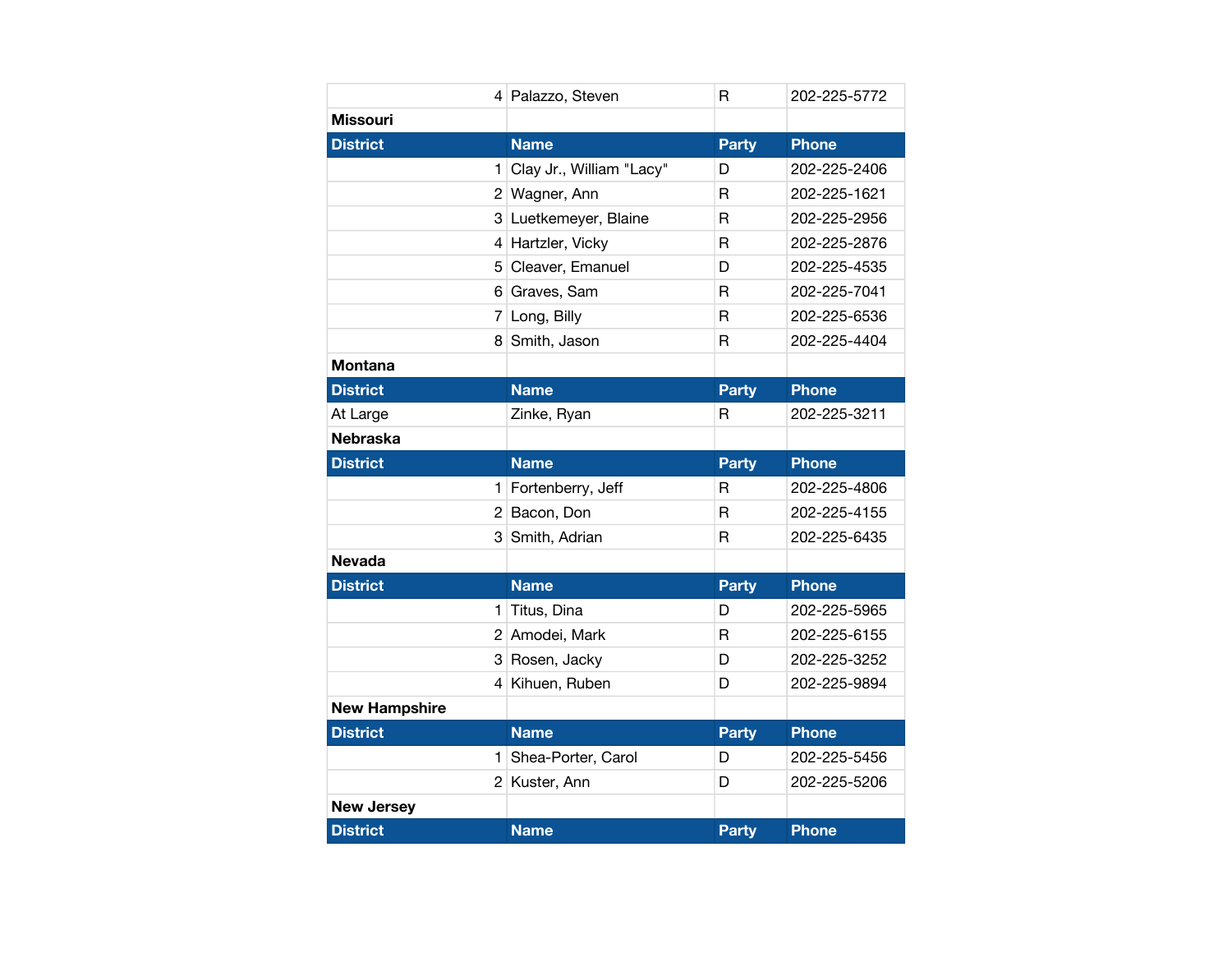| 1                 | Norcross, Donald          | D            | 202-225-6501 |
|-------------------|---------------------------|--------------|--------------|
|                   | 2 LoBiondo, Frank         | R            | 202-225-6572 |
|                   | 3 MacArthur, Tom          | R            | 202-225-4765 |
| 4 <sup>1</sup>    | Smith, Chris              | R            | 202-225-3765 |
| 5 <sup>5</sup>    | Gottheimer, Josh          | D            | 202-225-4465 |
|                   | 6 Pallone Jr., Frank      | D            | 202-225-4671 |
|                   | 7 Lance, Leonard          | R            | 202-225-5361 |
|                   | 8 Sires, Albio            | D            | 202-225-7919 |
|                   | 9 Pascrell Jr., Bill      | D            | 202-225-5751 |
|                   | 10 Payne Jr., Donald      | D            | 202-225-3436 |
|                   | 11 Frelinghuysen, Rodney  | R            | 202-225-5034 |
|                   | 12 Watson Coleman, Bonnie | D            | 202-225-5801 |
| <b>New Mexico</b> |                           |              |              |
| <b>District</b>   | <b>Name</b>               | <b>Party</b> | <b>Phone</b> |
| 1                 | Lujan Grisham, Michelle   | D            | 202-225-6316 |
|                   | 2 Pearce, Steve           | R            | 202-225-2365 |
|                   |                           |              |              |
|                   | 3 Lujan, Ben R.           | D            | 202-225-6190 |
| <b>New York</b>   |                           |              |              |
| <b>District</b>   | <b>Name</b>               | <b>Party</b> | <b>Phone</b> |
| 1                 | Zeldin, Lee               | R            | 202-225-3826 |
|                   | 2 King, Pete              | R            | 202-225-7896 |
|                   | 3 Suozzi, Thomas          | D            | 202-225-3335 |
|                   | 4 Rice, Kathleen          | D            | 202-225-5516 |
| 5                 | Meeks, Gregory W.         | D            | 202-225-3461 |
|                   | 6 Meng, Grace             | D            | 202-225-2601 |
|                   | 7 Velázquez, Nydia M.     | D            | 202-225-2361 |
|                   | 8 Jeffries, Hakeem        | D            | 202-225-5936 |
|                   | 9 Clarke, Yvette D.       | D            | 202-225-6231 |
|                   | 10 Nadler, Jerrold        | D            | 202-225-5635 |
| 11                | Donovan, Daniel           | R            | 202-225-3371 |
|                   | 12 Maloney, Carolyn       | D            | 202-225-7944 |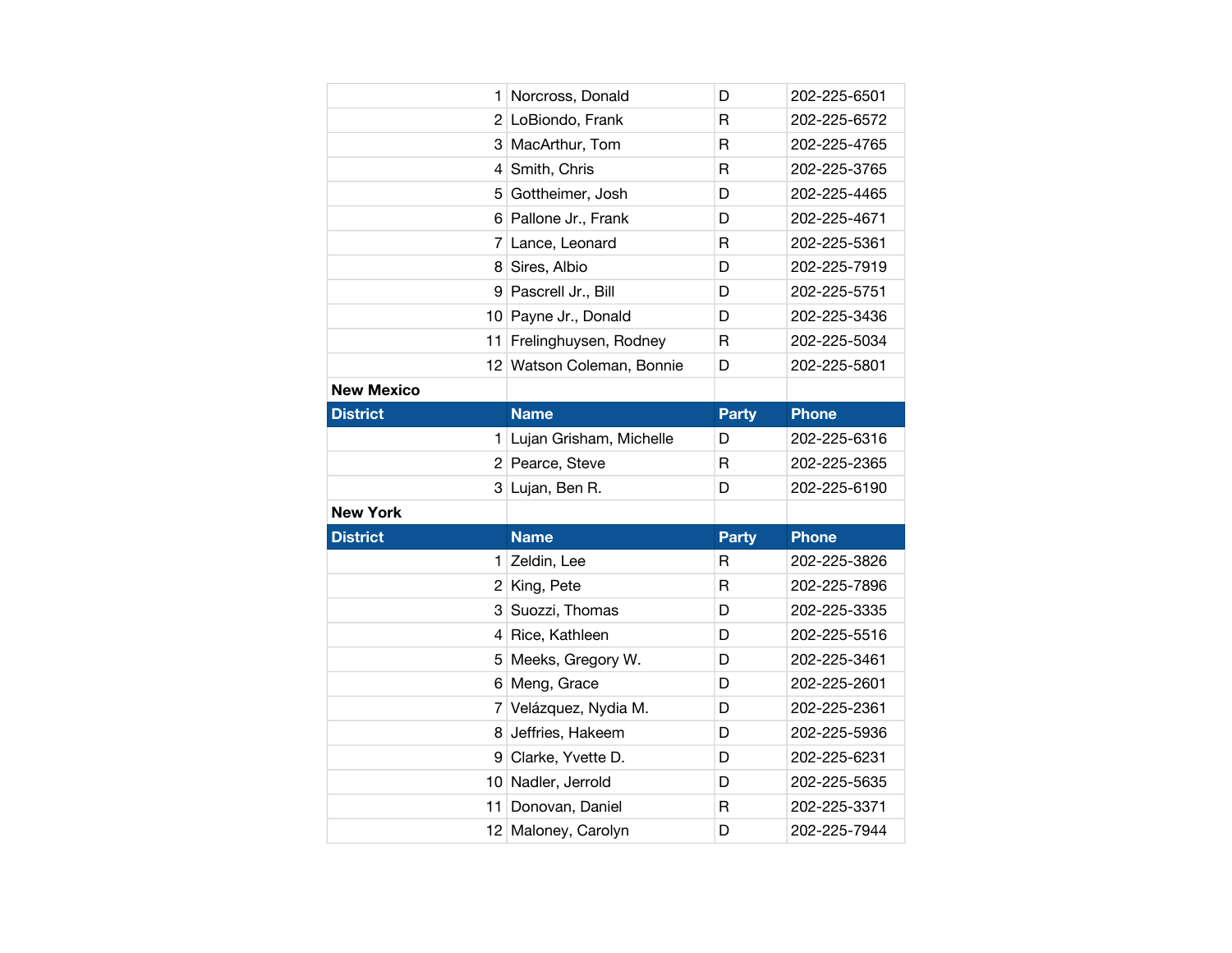|                       | 13 Espaillat, Adriano    | D            | 202-225-4365 |
|-----------------------|--------------------------|--------------|--------------|
|                       | 14 Crowley, Joseph       | D            | 202-225-3965 |
|                       | 15 Serrano, José E.      | D            | 202-225-4361 |
|                       | 16 Engel, Eliot          | D            | 202-225-2464 |
|                       | 17 Lowey, Nita           | D            | 202-225-6506 |
|                       | 18 Maloney, Sean Patrick | D            | 202-225-5441 |
|                       | 19 Faso, John            | R            | 202-225-5614 |
|                       | 20 Tonko, Paul D.        | D            | 202-225-5076 |
| 21                    | Stefanik, Elise          | $\mathsf{R}$ | 202-225-4611 |
|                       | 22 Tenney, Claudia       | R            | 202-225-3665 |
|                       | 23 Reed, Tom             | $\mathsf{R}$ | 202-225-3161 |
|                       | 24 Katko, John           | R            | 202-225-3701 |
|                       | 25 Slaughter, Louise     | D            | 202-225-3615 |
|                       | 26 Higgins, Brian        | D            | 202-225-3306 |
|                       | 27 Collins, Chris        | R            | 202-225-5265 |
| <b>North Carolina</b> |                          |              |              |
|                       |                          |              |              |
| <b>District</b>       | <b>Name</b>              | <b>Party</b> | <b>Phone</b> |
| 1                     | Butterfield, G.K.        | D            | 202-225-3101 |
|                       | 2 Holding, George        | $\mathsf{R}$ | 202-225-3032 |
|                       | 3 Jones, Walter B.       | R            | 202-225-3415 |
|                       | 4 Price, David           | D            | 202-225-1784 |
|                       | 5 Foxx, Virginia         | $\mathsf{R}$ | 202-225-2071 |
|                       | 6 Walker, Mark           | R            | 202-225-3065 |
| 7 <sup>1</sup>        | Rouzer, David            | $\mathsf{R}$ | 202-225-2731 |
|                       | 8 Hudson, Richard        | R            | 202-225-3715 |
|                       | 9 Pittenger, Robert      | R            | 202-225-1976 |
|                       | 10 McHenry, Patrick T.   | $\mathsf{R}$ | 202-225-2576 |
| 11 <sup>1</sup>       | Meadows, Mark            | R            | 202-225-6401 |
|                       | 12 Adams, Alma           | D            | 202-225-1510 |
|                       | 13 Budd, Ted             | $\mathsf{R}$ | 202-225-4531 |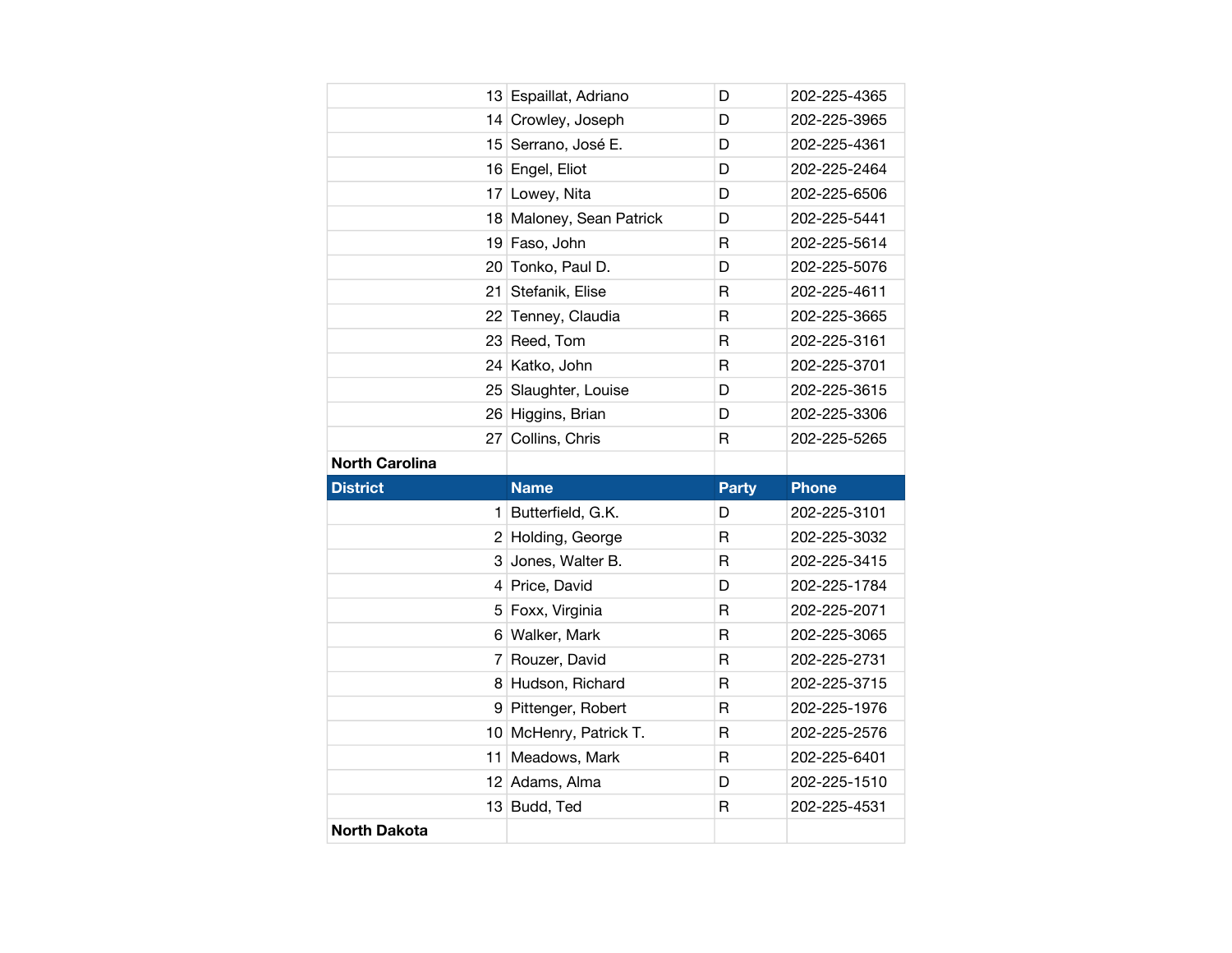| <b>District</b>          | <b>Name</b>         | <b>Party</b> | Phone        |
|--------------------------|---------------------|--------------|--------------|
| At Large                 | Cramer, Kevin       | R            | 202-225-2611 |
| Northern Mariana Islands |                     |              |              |
| <b>District</b>          | <b>Name</b>         | <b>Party</b> | <b>Phone</b> |
| At Large                 | Sablan, Gregorio    | D            | 202-225-2646 |
| Ohio                     |                     |              |              |
| <b>District</b>          | <b>Name</b>         | <b>Party</b> | <b>Phone</b> |
|                          | 1 Chabot, Steve     | R            | 202-225-2216 |
|                          | 2 Wenstrup, Brad    | $\mathsf{R}$ | 202-225-3164 |
|                          | 3 Beatty, Joyce     | D            | 202-225-4324 |
|                          | 4 Jordan, Jim       | R            | 202-225-2676 |
|                          | 5 Latta, Robert E.  | R            | 202-225-6405 |
|                          | 6 Johnson, Bill     | $\mathsf{R}$ | 202-225-5705 |
| $\overline{7}$           | Gibbs, Bob          | R            | 202-225-6265 |
|                          | 8 Davidson, Warren  | R            | 202-225-6205 |
|                          | 9 Kaptur, Marcy     | D            | 202-225-4146 |
| 10                       | Turner, Michael     | R            | 202-225-6465 |
|                          | 11 Fudge, Marcia L. | D            | 202-225-7032 |
| 12                       | Tiberi, Pat         | $\mathsf{R}$ | 202-225-5355 |
|                          | 13 Ryan, Tim        | D            | 202-225-5261 |
| 14                       | Joyce, David        | R            | 202-225-5731 |
| 15                       | Stivers, Steve      | $\mathsf{R}$ | 202-225-2015 |
|                          | 16 Renacci, Jim     | $\mathsf{R}$ | 202-225-3876 |
| <b>Oklahoma</b>          |                     |              |              |
| <b>District</b>          | <b>Name</b>         | <b>Party</b> | <b>Phone</b> |
| 1.                       | Bridenstine, Jim    | R            | 202-225-2211 |
| $\overline{2}$           | Mullin, Markwayne   | R            | 202-225-2701 |
| 3                        | Lucas, Frank        | $\mathsf{R}$ | 202-225-5565 |
|                          | 4 Cole, Tom         | R            | 202-225-6165 |
|                          | 5 Russell, Steve    | R            | 202-225-2132 |
| Oregon                   |                     |              |              |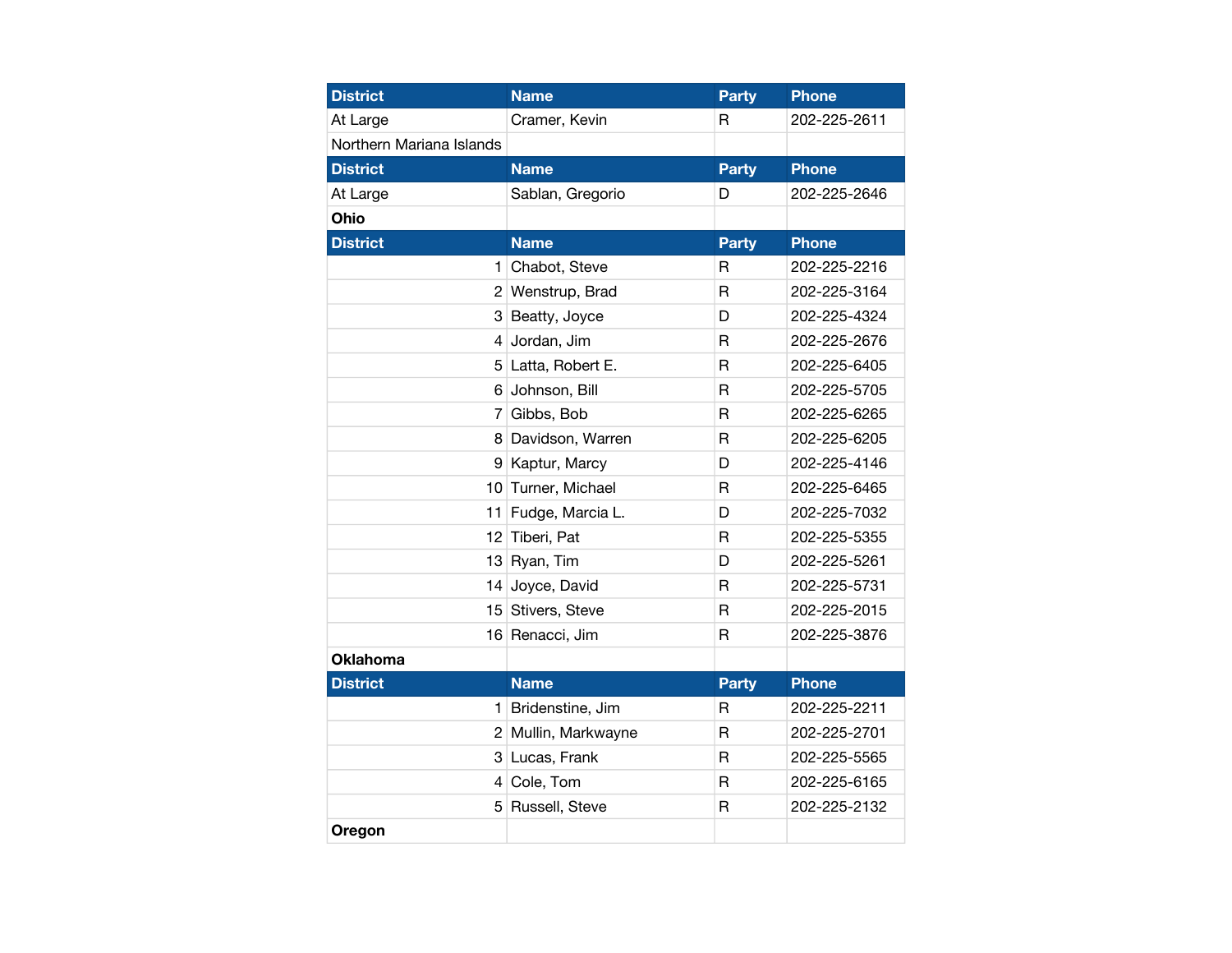| <b>District</b>     | <b>Name</b>               | <b>Party</b> | <b>Phone</b> |
|---------------------|---------------------------|--------------|--------------|
| 1                   | Bonamici, Suzanne         | D            | 202-225-0855 |
|                     | 2 Walden, Greg            | $\mathsf{R}$ | 202-225-6730 |
|                     | 3 Blumenauer, Earl        | D            | 202-225-4811 |
|                     | 4 DeFazio, Peter          | D            | 202-225-6416 |
| 5                   | Schrader, Kurt            | D            | 202-225-5711 |
| Pennsylvania        |                           |              |              |
| <b>District</b>     | <b>Name</b>               | <b>Party</b> | <b>Phone</b> |
| 1                   | Brady, Robert             | D            | 202-225-4731 |
|                     | 2 Evans, Dwight           | D            | 202-225-4001 |
|                     | 3 Kelly, Mike             | R            | 202-225-5406 |
|                     | 4 Perry, Scott            | R            | 202-225-5836 |
| 5                   | Thompson, Glenn W.        | R            | 202-225-5121 |
| 6                   | Costello, Ryan            | $\mathsf{R}$ | 202-225-4315 |
| 7                   | Meehan, Pat               | R            | 202-225-2011 |
|                     | 8 Fitzpatrick, Brian      | R            | 202-225-4276 |
| 9                   | Shuster, Bill             | $\mathsf{R}$ | 202-225-2431 |
|                     | 10 Marino, Tom            | R            | 202-225-3731 |
|                     | 11 Barletta, Lou          | $\mathsf{R}$ | 202-225-6511 |
|                     | 12 Rothfus, Keith         | $\mathsf{R}$ | 202-225-2065 |
|                     | 13 Boyle, Brendan         | D            | 202-225-6111 |
|                     | 14 Doyle, Mike            | D            | 202-225-2135 |
|                     | 15 Dent, Charles W.       | R            | 202-225-6411 |
|                     | 16 Smucker, Lloyd         | R            | 202-225-2411 |
|                     | 17 Cartwright, Matthew    | D            | 202-225-5546 |
|                     | 18 Murphy, Tim            | R            | 202-225-2301 |
| <b>Puerto Rico</b>  |                           |              |              |
| <b>District</b>     | <b>Name</b>               | <b>Party</b> | <b>Phone</b> |
| At Large            | González-Colón, Jenniffer | R            | 202-225-2615 |
| <b>Rhode Island</b> |                           |              |              |
| <b>District</b>     | <b>Name</b>               | <b>Party</b> | <b>Phone</b> |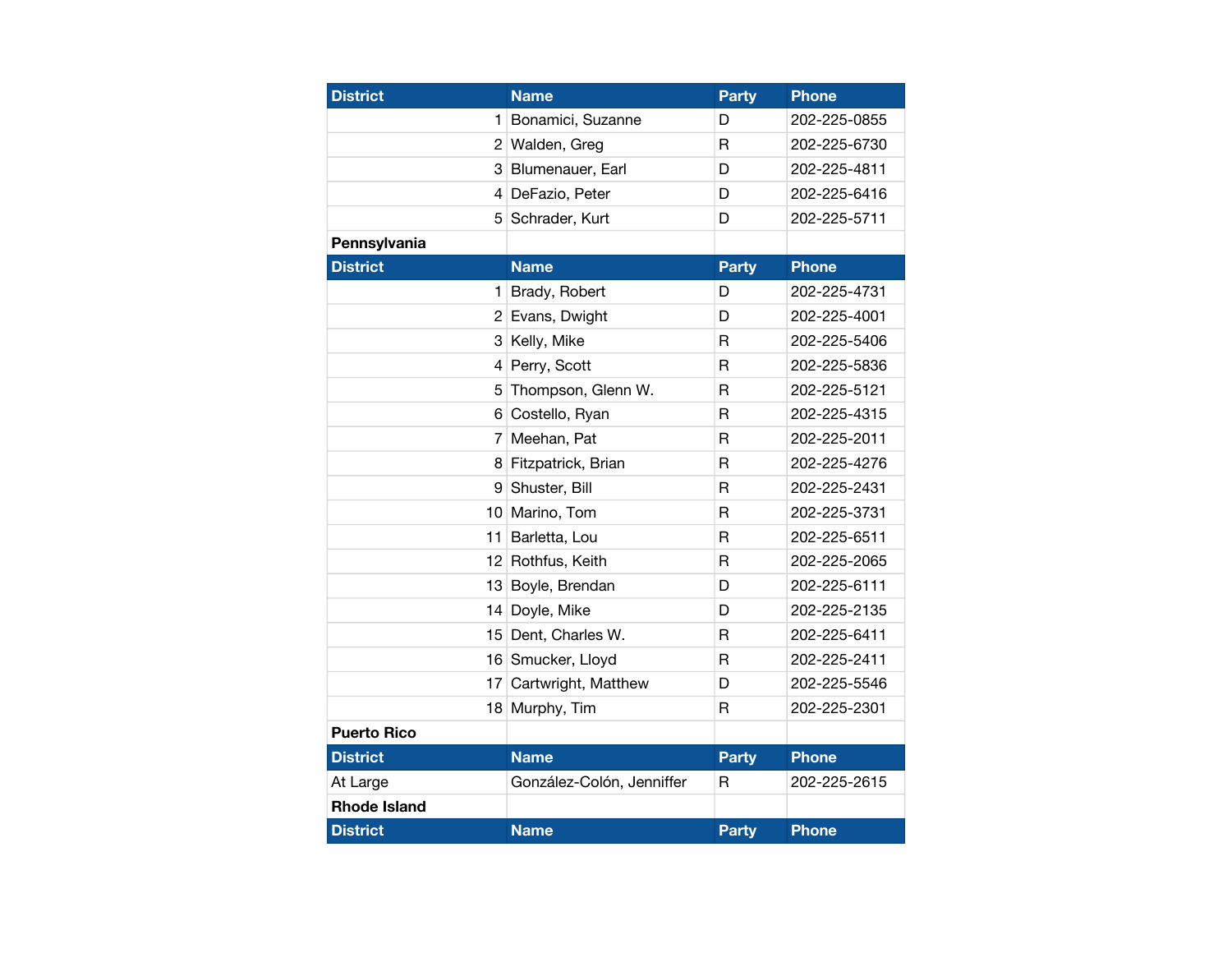| 1                     | Cicilline, David      | D                       | 202-225-4911 |
|-----------------------|-----------------------|-------------------------|--------------|
|                       | 2 Langevin, Jim       | D                       | 202-225-2735 |
| <b>South Carolina</b> |                       |                         |              |
| <b>District</b>       | <b>Name</b>           | <b>Party</b>            | <b>Phone</b> |
| 1                     | Sanford, Mark         | R                       | 202-225-3176 |
|                       | 2 Wilson, Joe         | R                       | 202-225-2452 |
|                       | 3 Duncan, Jeff        | $\mathsf{R}$            | 202-225-5301 |
|                       | 4 Gowdy, Trey         | $\mathsf{R}$            | 202-225-6030 |
|                       | 5 Mulvaney, Mick      | R                       | 202-225-5501 |
|                       | 6 Clyburn, James E.   | D                       | 202-225-3315 |
|                       | 7 Rice, Tom           | $\mathsf{R}$            | 202-225-9895 |
| <b>South Dakota</b>   |                       |                         |              |
| <b>District</b>       | <b>Name</b>           | <b>Party</b>            | <b>Phone</b> |
| At Large              | Noem, Kristi          | R                       | 202-225-2801 |
| <b>Tennessee</b>      |                       |                         |              |
|                       | <b>Name</b>           |                         | <b>Phone</b> |
| <b>District</b>       |                       | <b>Party</b>            |              |
| 1                     | Roe, Phil             | R                       | 202-225-6356 |
|                       | 2 Duncan Jr., John J. | $\mathsf{R}$            | 202-225-5435 |
|                       | 3 Fleischmann, Chuck  | $\mathsf{R}$            | 202-225-3271 |
|                       | 4 DesJarlais, Scott   | R                       | 202-225-6831 |
|                       | 5 Cooper, Jim         | D                       | 202-225-4311 |
|                       | 6 Black, Diane        | $\overline{\mathsf{R}}$ | 202-225-4231 |
|                       | 7 Blackburn, Marsha   | R                       | 202-225-2811 |
|                       | 8 Kustoff, David      | $\mathsf R$             | 202-225-4714 |
|                       | 9 Cohen, Steve        | D                       | 202-225-3265 |
| Texas                 |                       |                         |              |
| <b>District</b>       | <b>Name</b>           | Party                   | <b>Phone</b> |
| 1                     | Gohmert, Louie        | $\mathsf{R}$            | 202-225-3035 |
|                       | $2$ Poe, Ted          | R                       | 202-225-6565 |
|                       | 3 Johnson, Sam        | $\mathsf{R}$            | 202-225-4201 |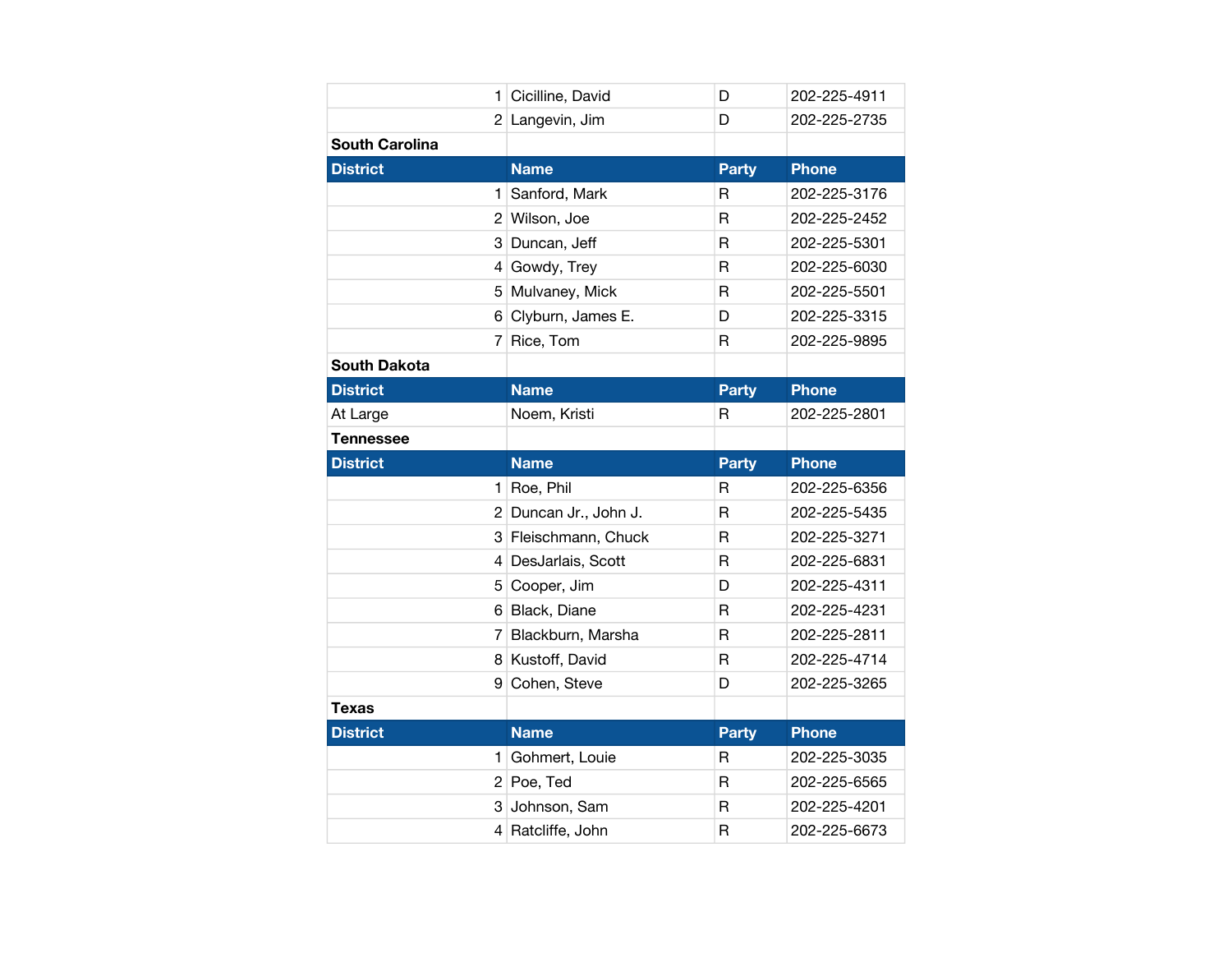|    | 5 Hensarling, Jeb      | R            | 202-225-3484 |
|----|------------------------|--------------|--------------|
|    | 6 Barton, Joe          | $\mathsf{R}$ | 202-225-2002 |
| 7  | Culberson, John        | R            | 202-225-2571 |
| 8  | Brady, Kevin           | R            | 202-225-4901 |
| 9  | Green, Al              | D            | 202-225-7508 |
|    | 10 McCaul, Michael T.  | R            | 202-225-2401 |
| 11 | Conaway, K. Michael    | $\mathsf R$  | 202-225-3605 |
|    | 12 Granger, Kay        | R            | 202-225-5071 |
|    | 13 Thornberry, Mac     | R            | 202-225-3706 |
|    | 14 Weber, Randy        | $\mathsf{R}$ | 202-225-2831 |
|    | 15 Gonzalez, Vicente   | D            | 202-225-2531 |
|    | 16 O'Rourke, Beto      | D            | 202-225-4831 |
|    | 17 Flores, Bill        | R            | 202-225-6105 |
| 18 | Jackson Lee, Sheila    | D            | 202-225-3816 |
|    | 19 Arrington, Jodey    | R            | 202-225-4005 |
|    | 20 Castro, Joaquin     | D            | 202-225-3236 |
| 21 | Smith, Lamar           | R            | 202-225-4236 |
|    | 22 Olson, Pete         | R            | 202-225-5951 |
|    | 23 Hurd, Will          | R            | 202-225-4511 |
|    | 24 Marchant, Kenny     | $\mathsf{R}$ | 202-225-6605 |
|    | 25 Williams, Roger     | R            | 202-225-9896 |
|    | 26 Burgess, Michael    | $\mathsf{R}$ | 202-225-7772 |
|    | 27 Farenthold, Blake   | R            | 202-225-7742 |
|    | 28 Cuellar, Henry      | D            | 202-225-1640 |
|    | 29 Green, Gene         | D            | 202-225-1688 |
| 30 | Johnson, Eddie Bernice | D            | 202-225-8885 |
|    | 31 Carter, John        | R            | 202-225-3864 |
|    | 32 Sessions, Pete      | R            | 202-225-2231 |
|    | 33 Veasey, Marc        | D            | 202-225-9897 |
|    | 34 Vela, Filemon       | D            | 202-225-9901 |
|    | 35 Doggett, Lloyd      | D            | 202-225-4865 |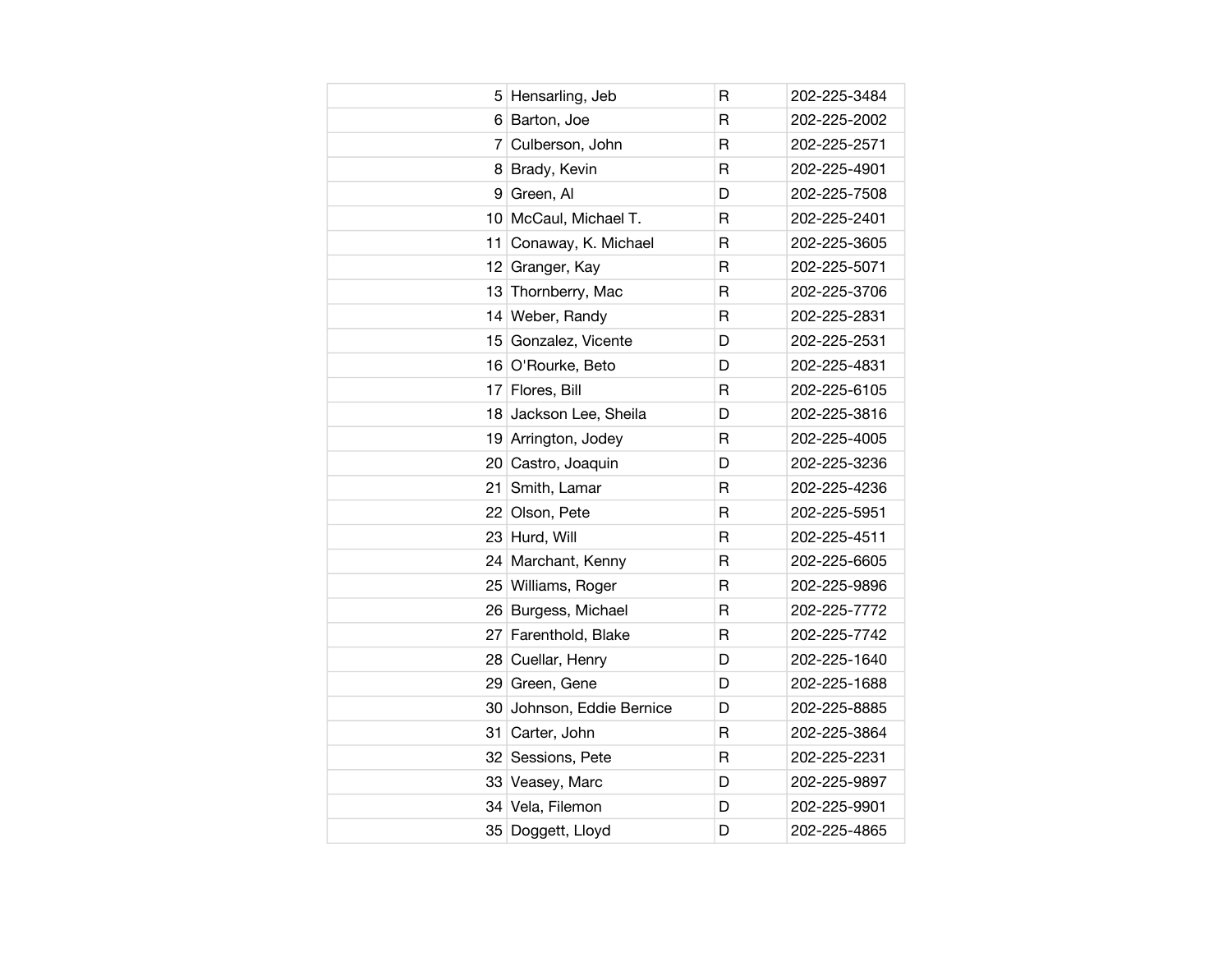|                       | 36 Babin, Brian             | R            | 202-225-1555 |
|-----------------------|-----------------------------|--------------|--------------|
| <b>Utah</b>           |                             |              |              |
| <b>District</b>       | <b>Name</b>                 | <b>Party</b> | <b>Phone</b> |
|                       | 1 Bishop, Rob               | R            | 202-225-0453 |
|                       | 2 Stewart, Chris            | R            | 202-225-9730 |
|                       | 3 Chaffetz, Jason           | R            | 202-225-7751 |
|                       | 4 Love, Mia                 | $\mathsf{R}$ | 202-225-3011 |
| <b>Vermont</b>        |                             |              |              |
| <b>District</b>       | <b>Name</b>                 | <b>Party</b> | <b>Phone</b> |
| At Large              | Welch, Peter                | D            | 202-225-4115 |
| <b>Virgin Islands</b> |                             |              |              |
| <b>District</b>       | <b>Name</b>                 | <b>Party</b> | <b>Phone</b> |
| At Large              | Plaskett, Stacey            | D            | 202-225-1790 |
| <b>Virginia</b>       |                             |              |              |
| <b>District</b>       | <b>Name</b>                 | <b>Party</b> | <b>Phone</b> |
|                       | 1 Wittman, Robert J.        | R            | 202-225-4261 |
|                       |                             |              |              |
| 2                     | Taylor, Scott               | R            | 202-225-4215 |
|                       | 3 Scott, Robert C.          | D            | 202-225-8351 |
| 4                     | McEachin, A. Donald         | D            | 202-225-6365 |
| 5                     | Garrett, Thomas             | R            | 202-225-4711 |
| 6                     | Goodlatte, Bob              | $\mathsf{R}$ | 202-225-5431 |
| 7                     | Brat, Dave                  | $\mathsf{R}$ | 202-225-2815 |
|                       | 8 Beyer, Don                | D            | 202-225-4376 |
|                       | 9 Griffith, Morgan          | R            | 202-225-3861 |
|                       | 10 Comstock, Barbara        | R            | 202-225-5136 |
| 11                    | Connolly, Gerald E. "Gerry" | D            | 202-225-1492 |
| Washington            |                             |              |              |
| <b>District</b>       | <b>Name</b>                 | <b>Party</b> | <b>Phone</b> |
|                       | 1 DelBene, Suzan            | D            | 202-225-6311 |
|                       | 2 Larsen, Rick              | D            | 202-225-2605 |